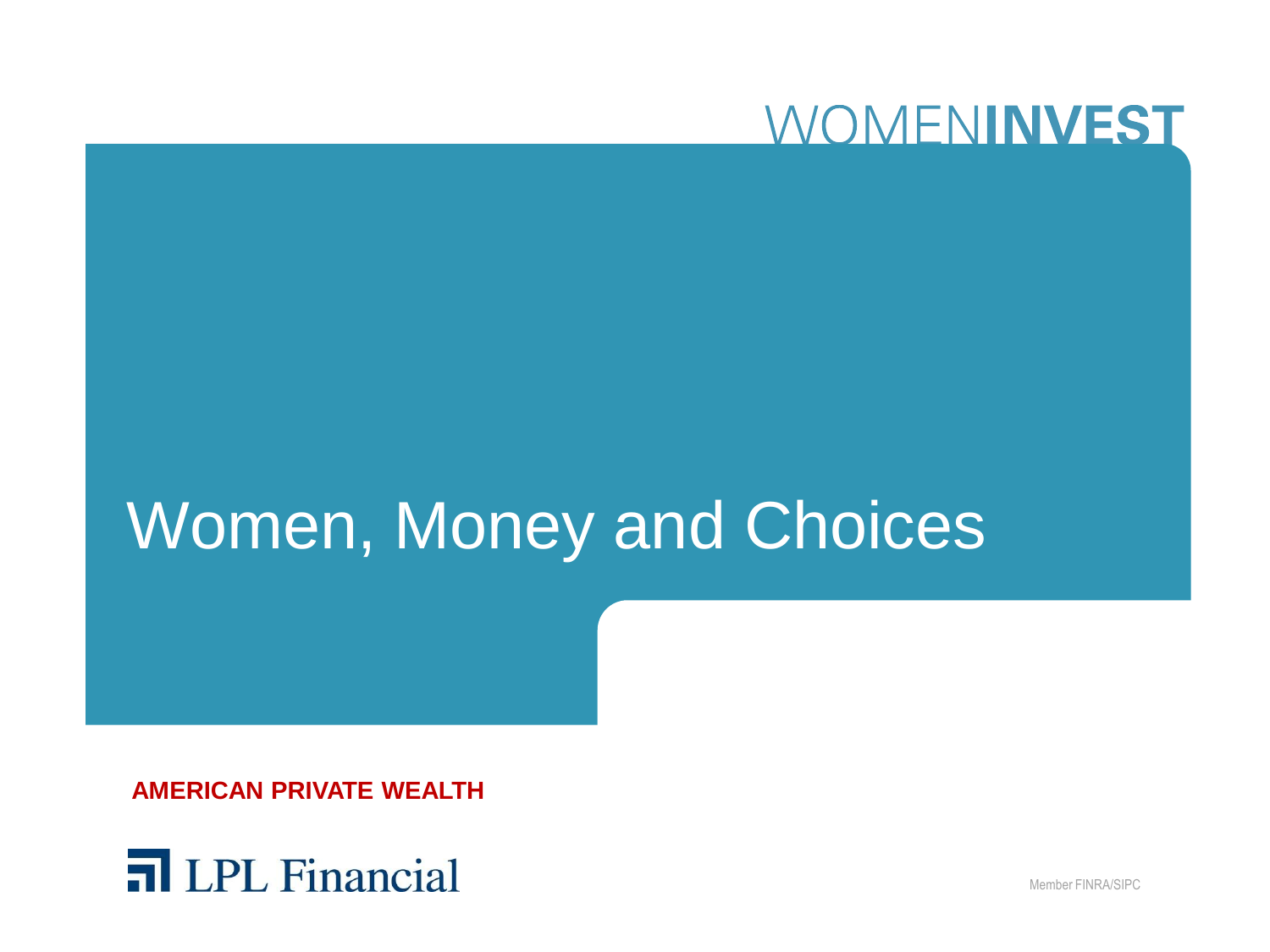### Decisions, Decisions

- $Life = choice$ s
- **As wealth increases,** choices expand
- **Strong decision-making ability** is key

This presentation was created for educational and informational purposes only and is not intended as ERISA, tax, legal or investment advice. The presenter is providing educational services only and is not able to provide participants with investment advice specific to their particular needs. If you are seeking investment advice specific to your needs, such advice services must be obtained on your own separate from this educational presentation.

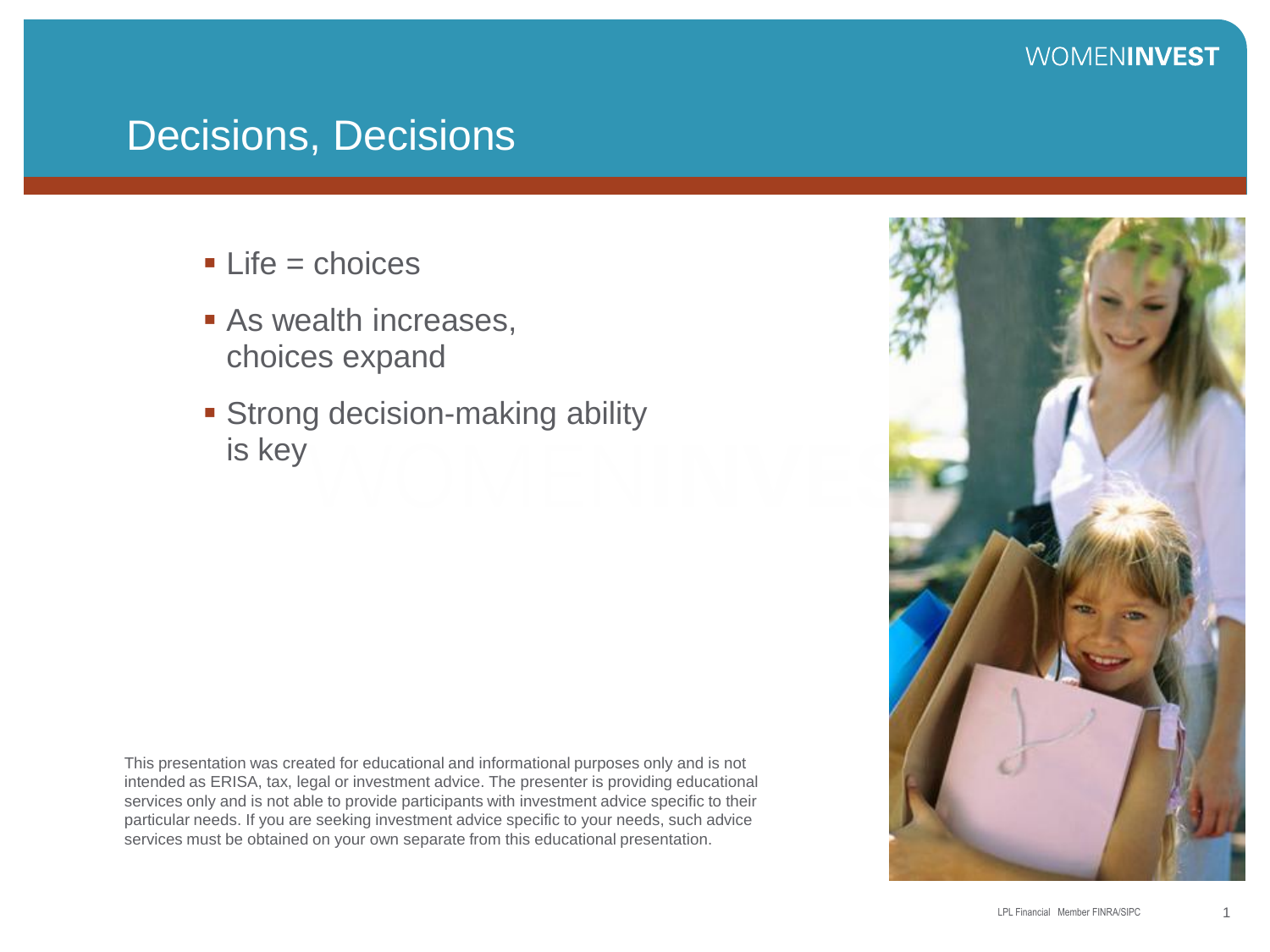### The Power of Expectations

- **Expectations determine satisfaction**
- **Expectations influence actions**
- **Expectations change with insight**

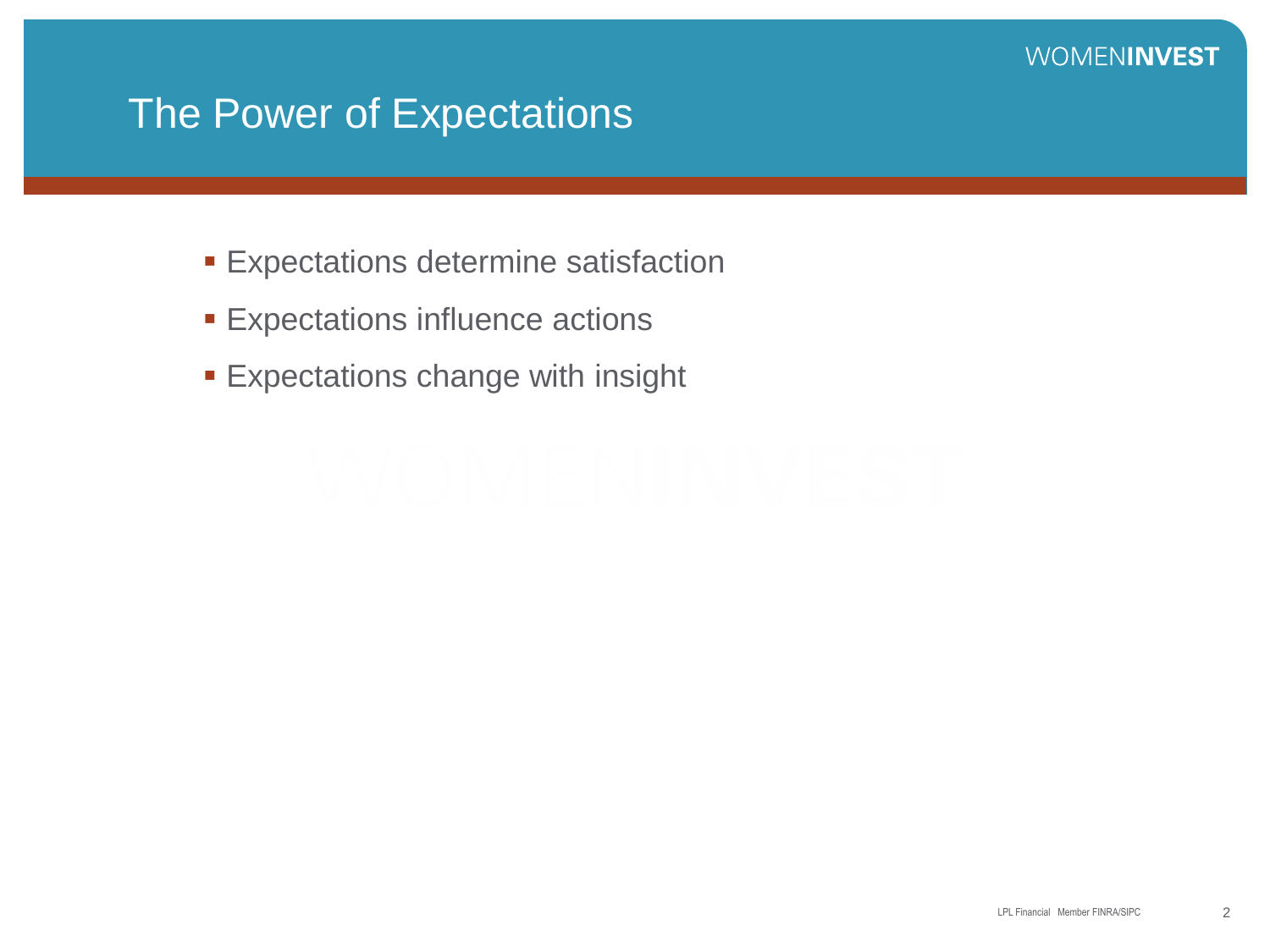### "Women hold up half the sky."

*–Chinese proverb* 

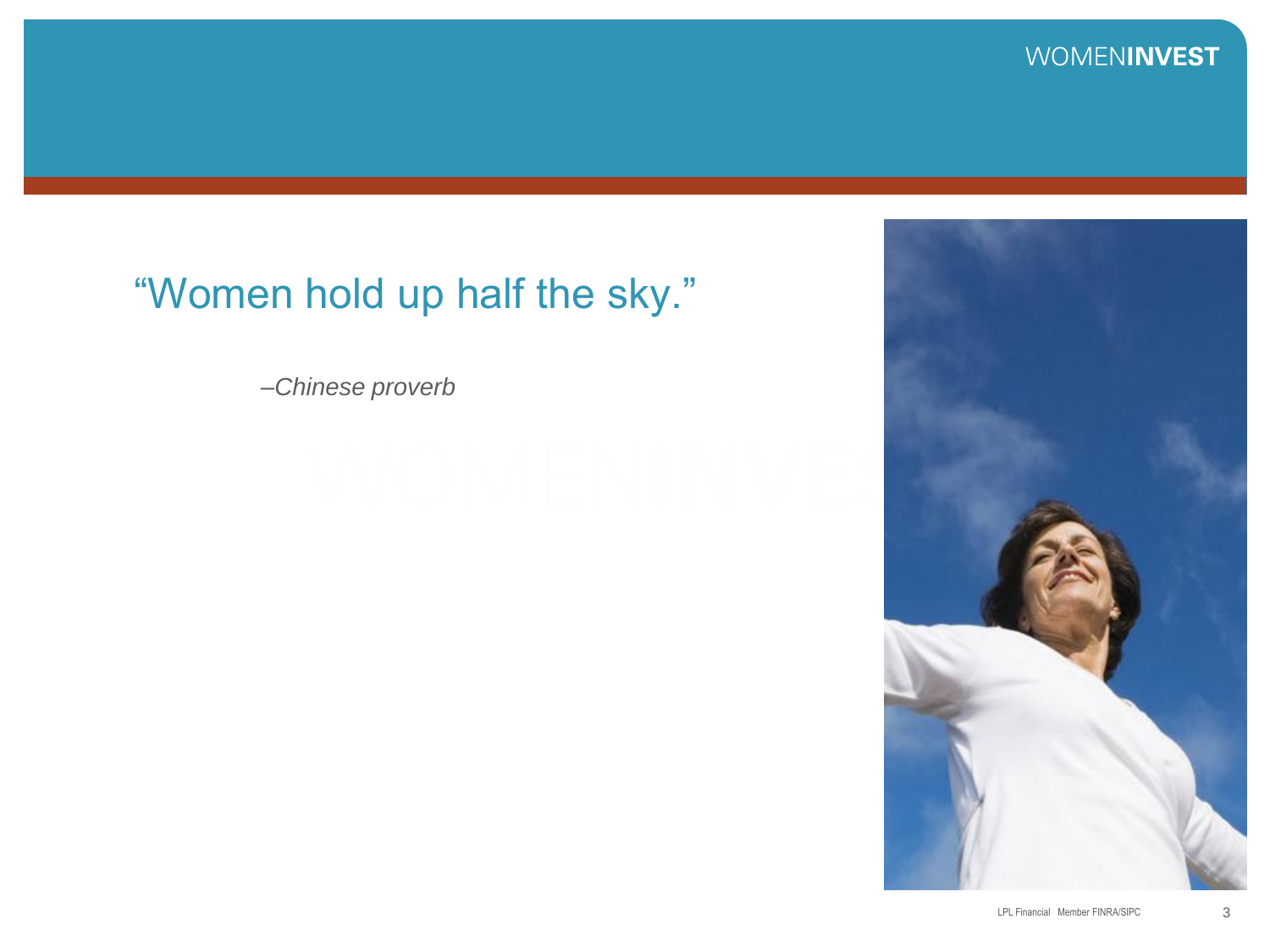### Money Alone Is Not the Answer

- **Security and freedom are more important than** status and respect
- The number of wealthy women is growing faster than the number of wealthy men
- **45% of American millionaires are women**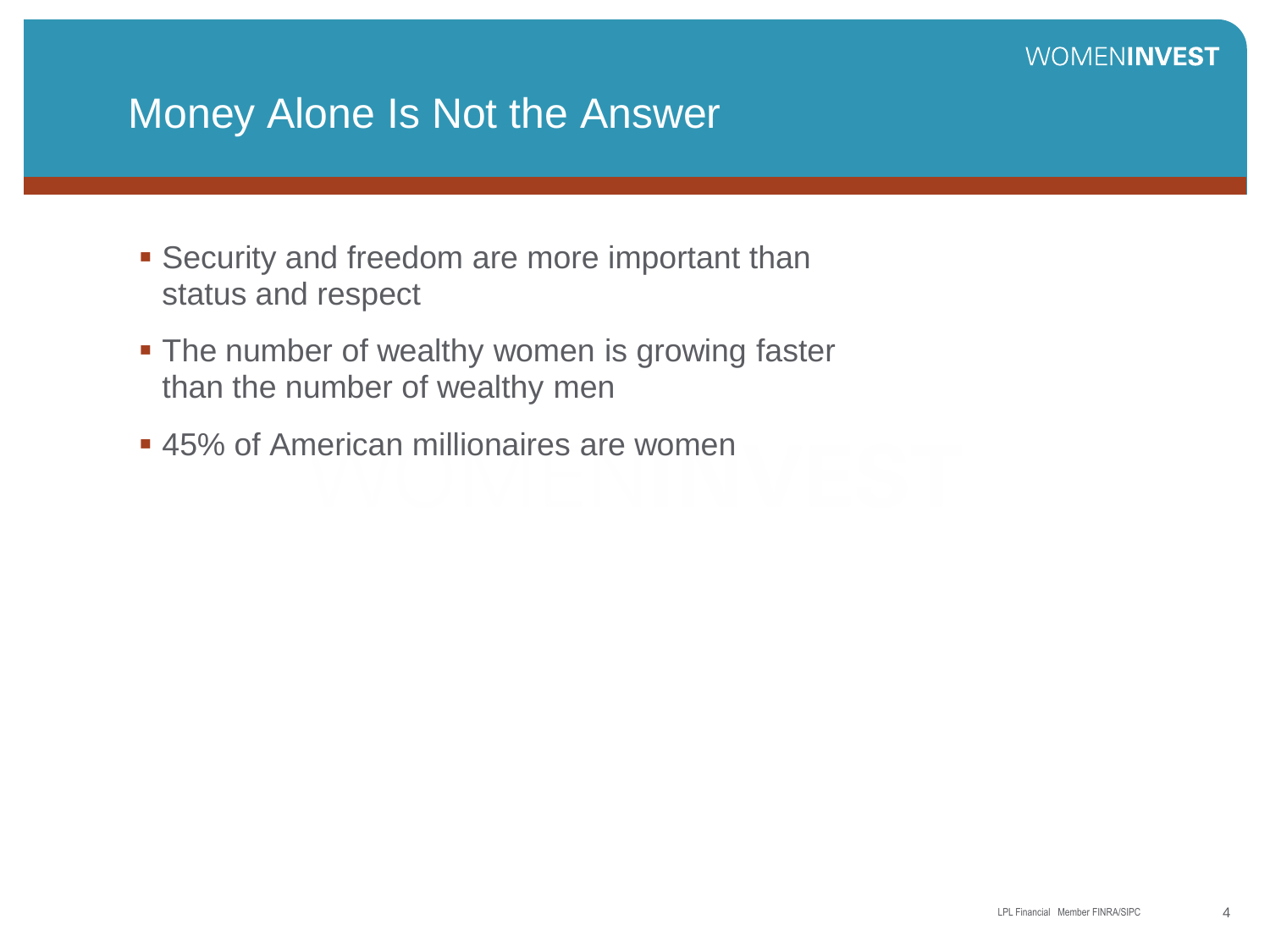

### Do women manage money and make decisions differently than men?

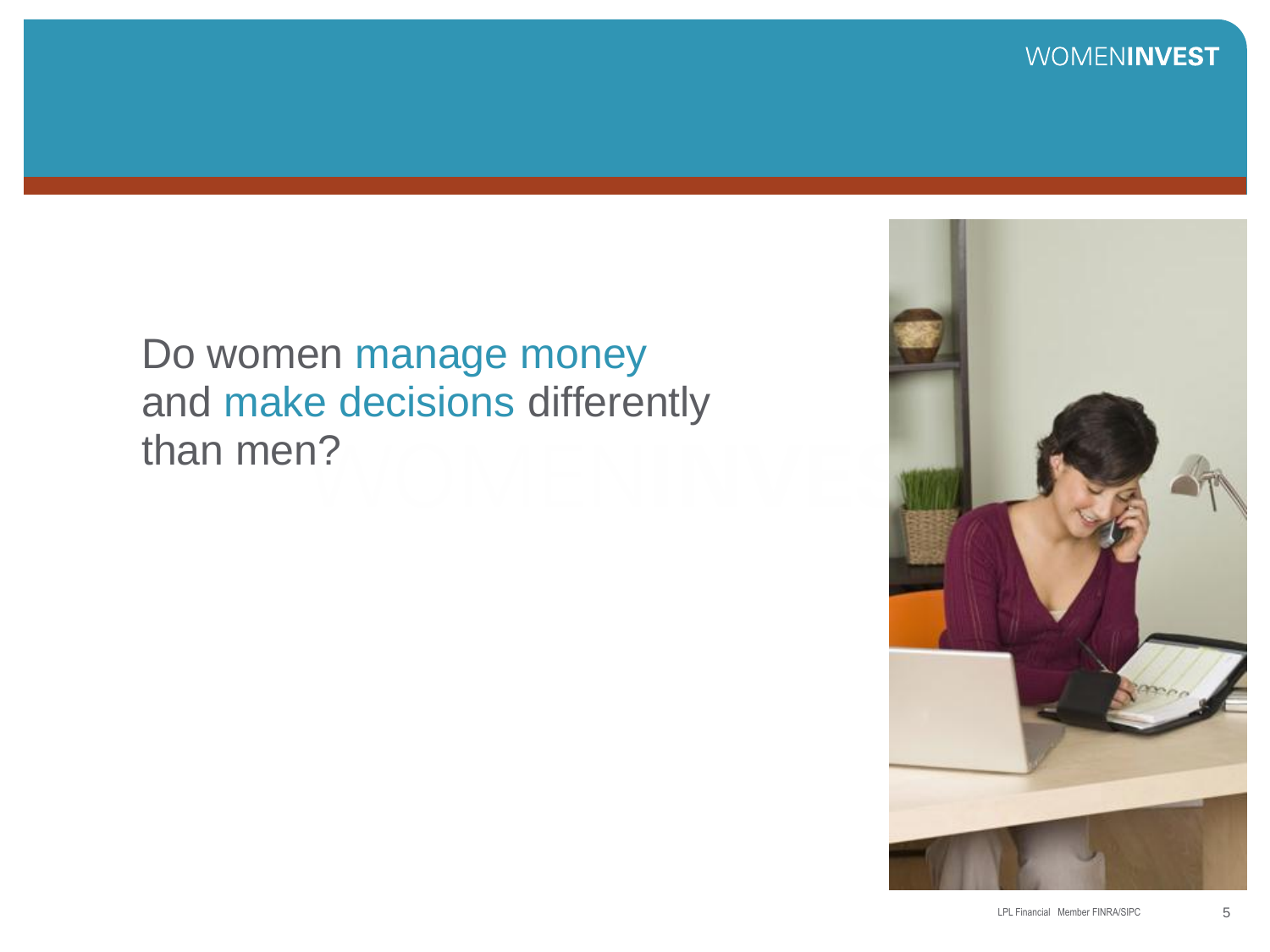### **Communication**

- No one can read your mind
- You need to know what's important to you in order to let people know what you need

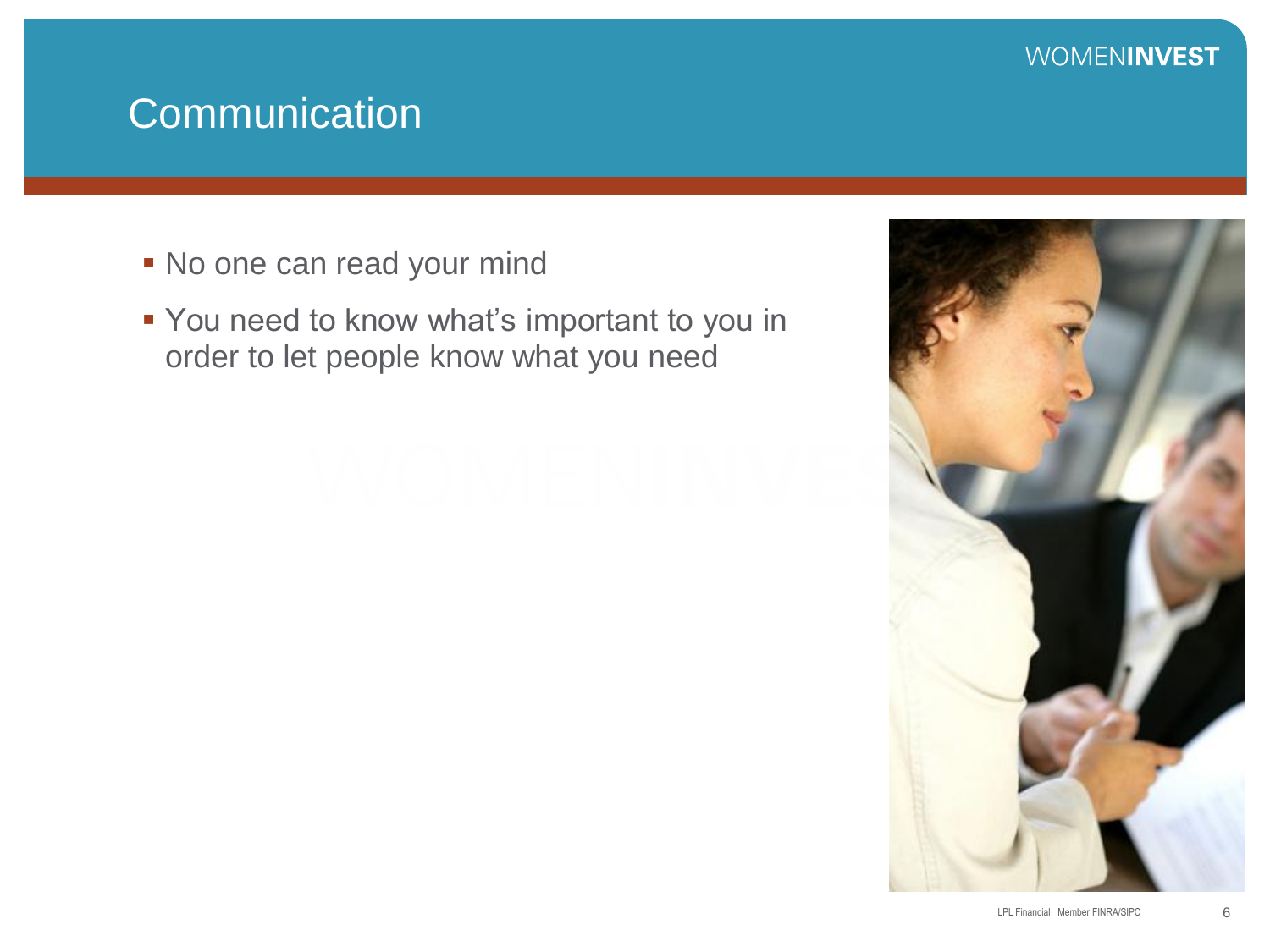## Communication Preferences

- 1. Prepare for a meeting
- 2. Be in a meeting
- 3. Receive information and recommendations
- 4. Make decisions

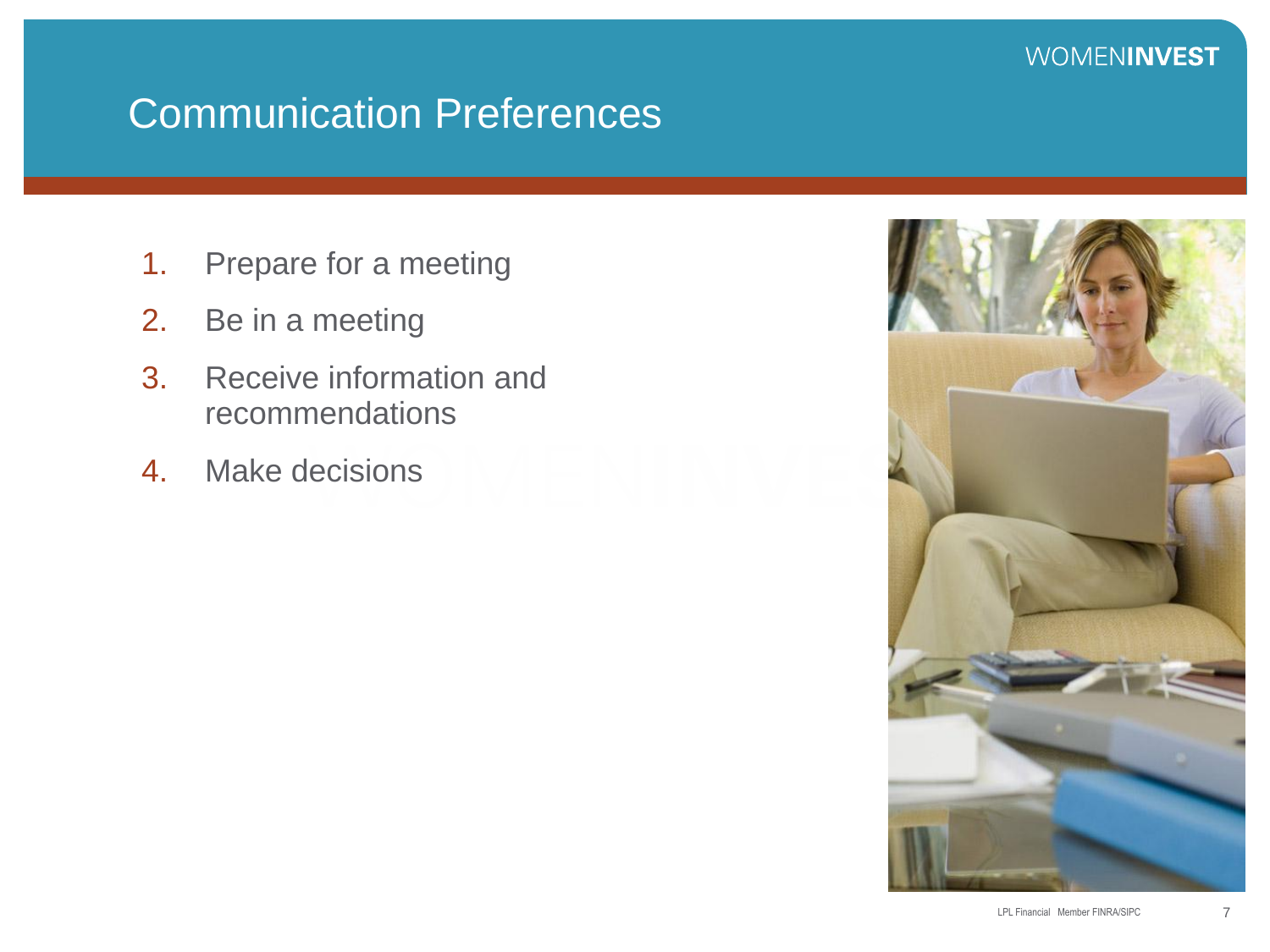### What's Your Communication Style?

1. Please circle the communication preferences you would like your spouse to be aware of and remember. Only circle the ones that strongly apply to you.

| <b>Encourage my input</b>               | Slow down the pace<br>of communication | <b>Remember my need</b><br>to analyze  |
|-----------------------------------------|----------------------------------------|----------------------------------------|
| <b>Remember my need for</b>             | <b>Use graphics and verbal</b>         | Soften the tone of                     |
| control                                 | communications                         | communication                          |
| Allow me time to process<br>my response | <b>Be an active listener</b>           | Look for ways to minimize<br>the risks |
| Use logic, summaries and                | <b>Give direct answers;</b>            | <b>Expect me to ask you to</b>         |
| key points                              | get to the point                       | provide facts                          |

2. Think about how you would explain what you mean with each selection. What is difficult, what could be better, and what changes you would like to see.

3. Complete a simple statement of request "When we talk about our finances please remember my tendency to  $\Box$ , and my need for  $\Box$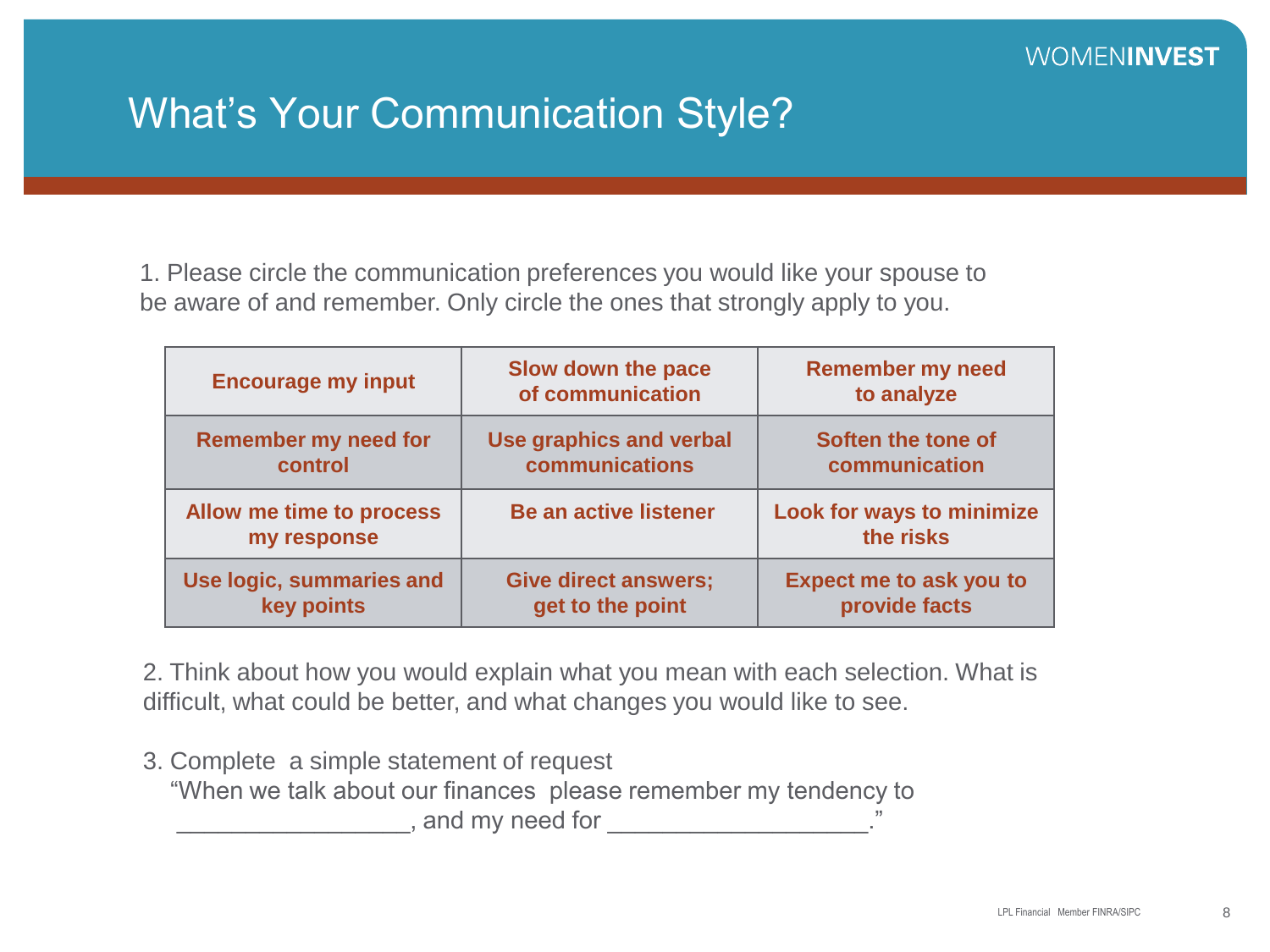### "Choice by choice, we spin life's straw into gold."

*–Christina Baldwin, Author*

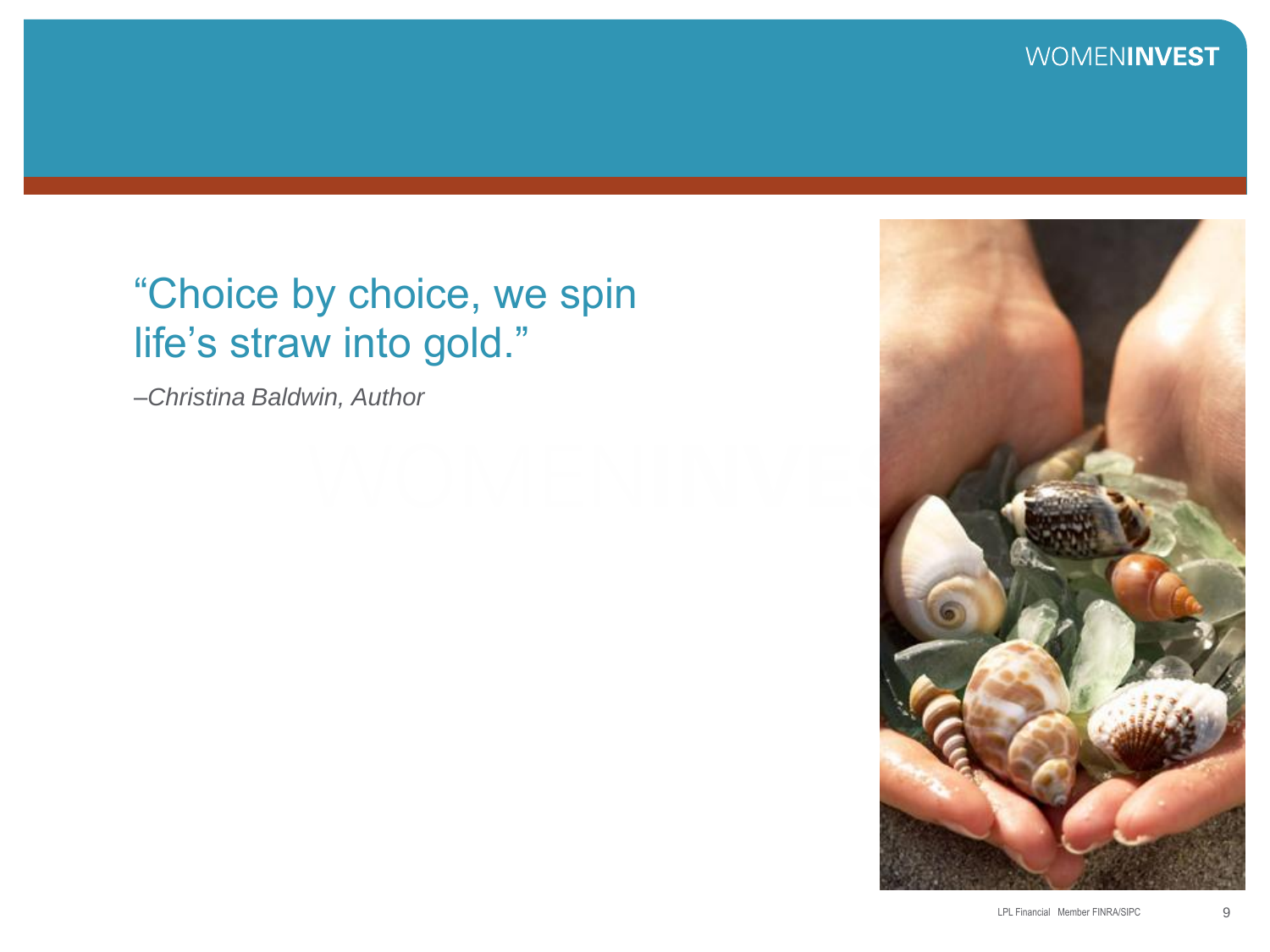### Four Money Choices: Step 1

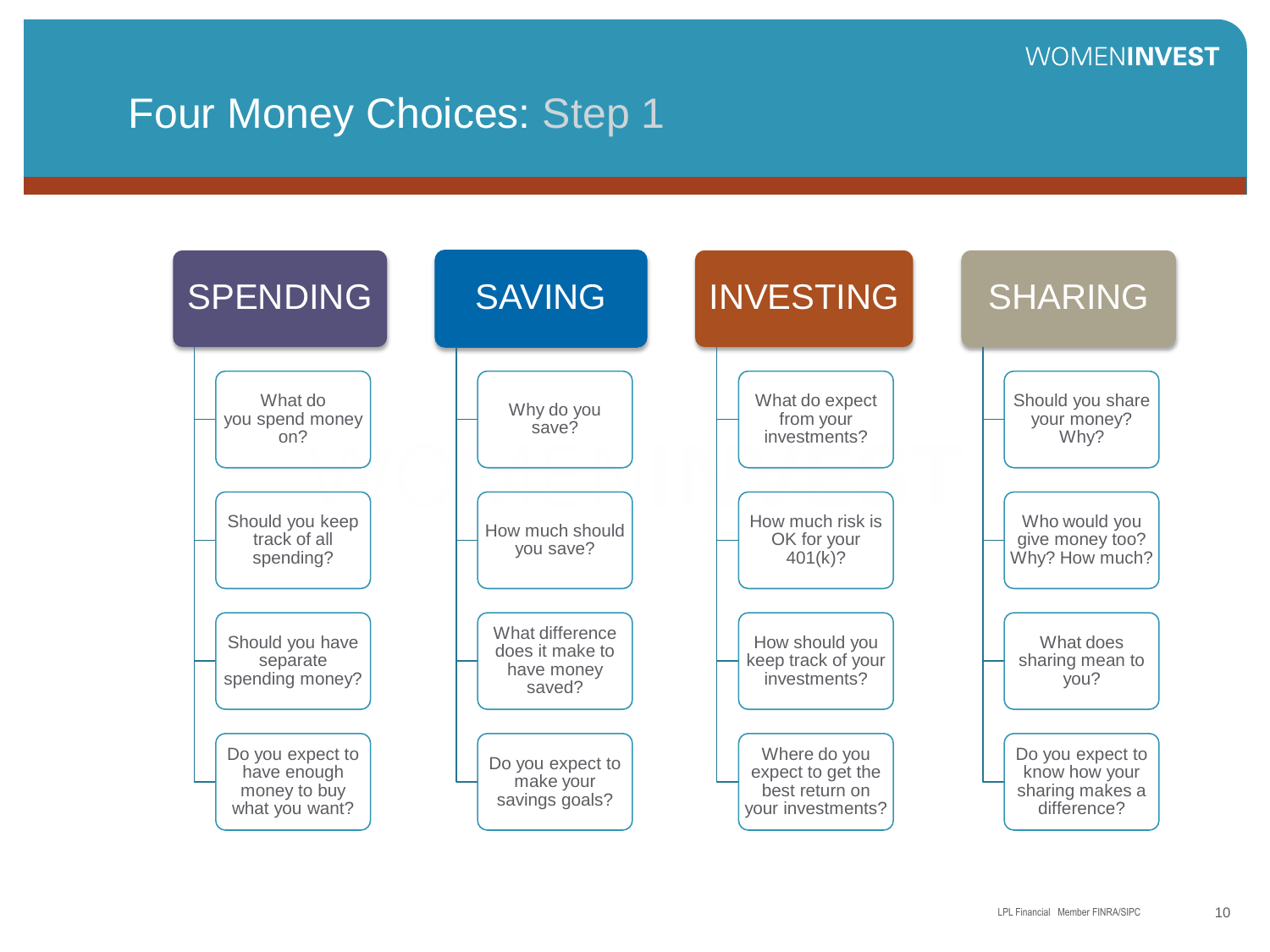### Four Money Choices: Step 2

### **Expectations**

**SPENDING**

>> Do you expect to have enough money to buy what you want?

**SAVING**

>> Do you expect to make your savings goals?



>> Where do you expect to get the best return on your investments?

**SHARING**

>> Do you expect to know how your sharing makes a difference?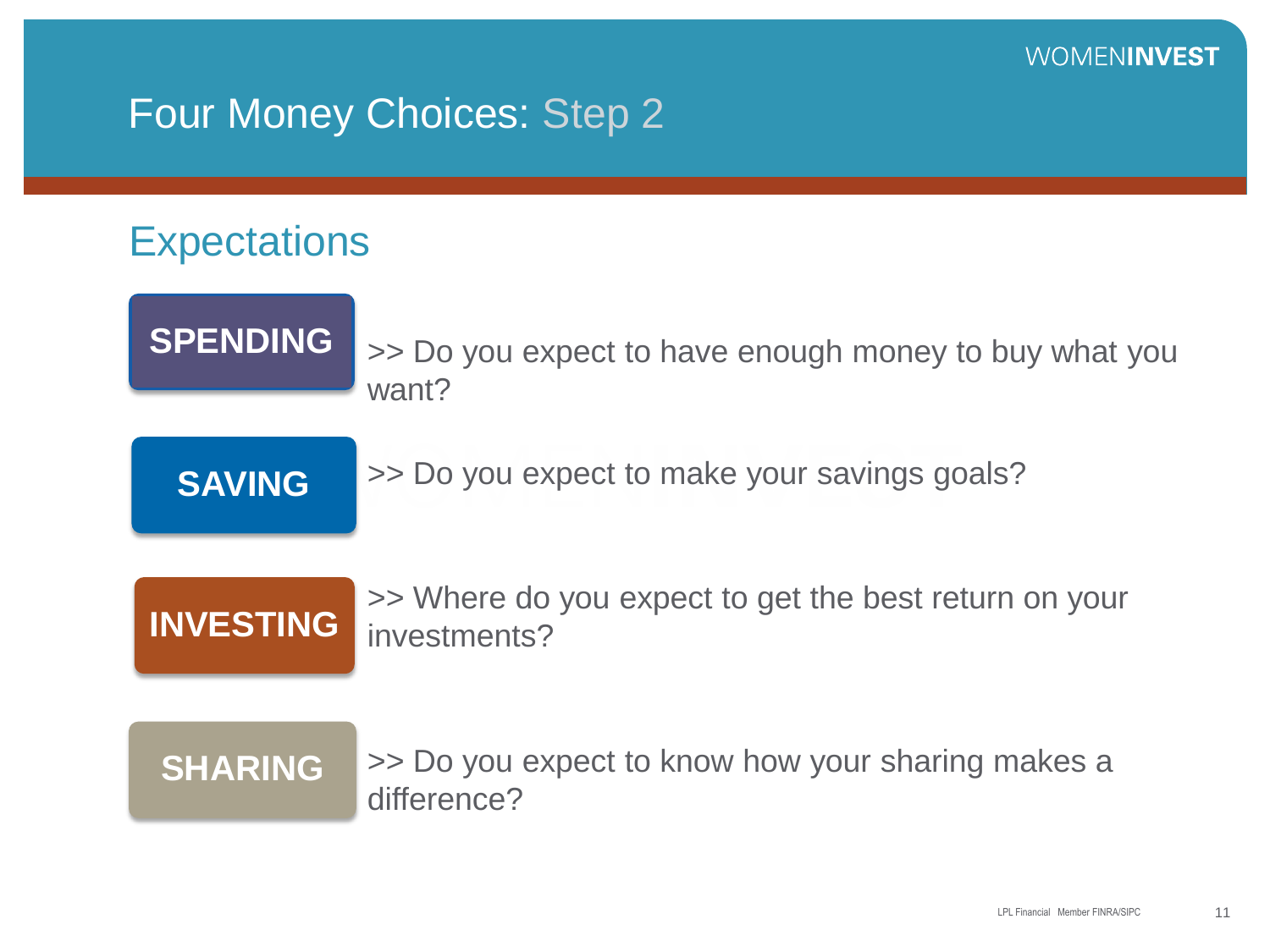## Four Money Choices: Step 3

| <b>FOUR MONEY</b><br><b>CHOICES</b> | <b>HOW MUCH</b> | <b>WHY</b> | <b>HOW</b> |
|-------------------------------------|-----------------|------------|------------|
| <b>SPEND</b>                        |                 |            |            |
| <b>SAVE</b>                         |                 |            |            |
| <b>INVEST</b>                       |                 |            |            |
| <b>SHARE</b>                        |                 |            |            |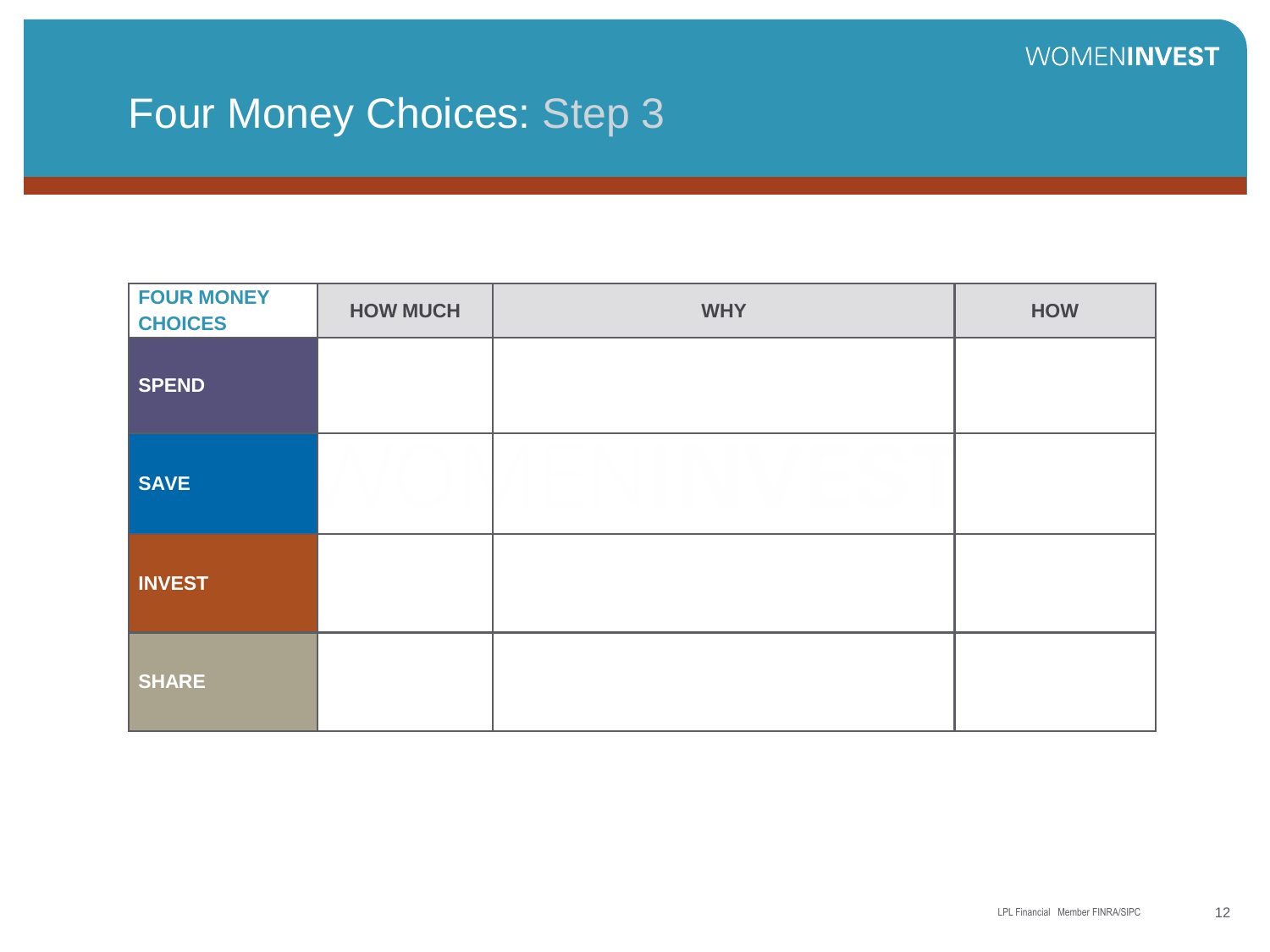### Four Money Choices: Step 4

### **Action**

### What's working well?

| What do I need to:                |
|-----------------------------------|
|                                   |
|                                   |
|                                   |
| Automate?<br><u>Les announces</u> |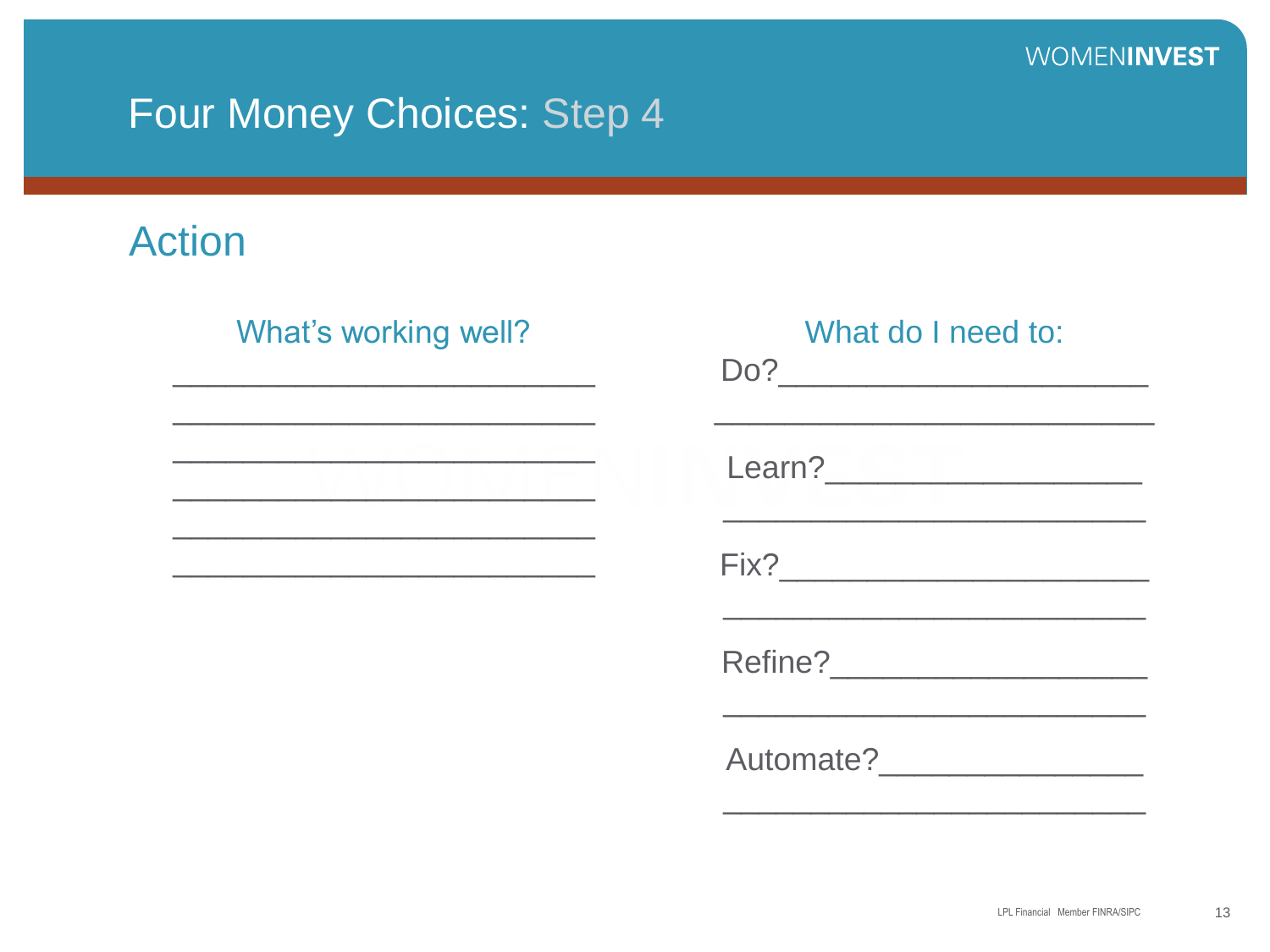### Do You Invest Like a Girl?

- **KED Men trade more than women.**
- **Women** get **higher returns**.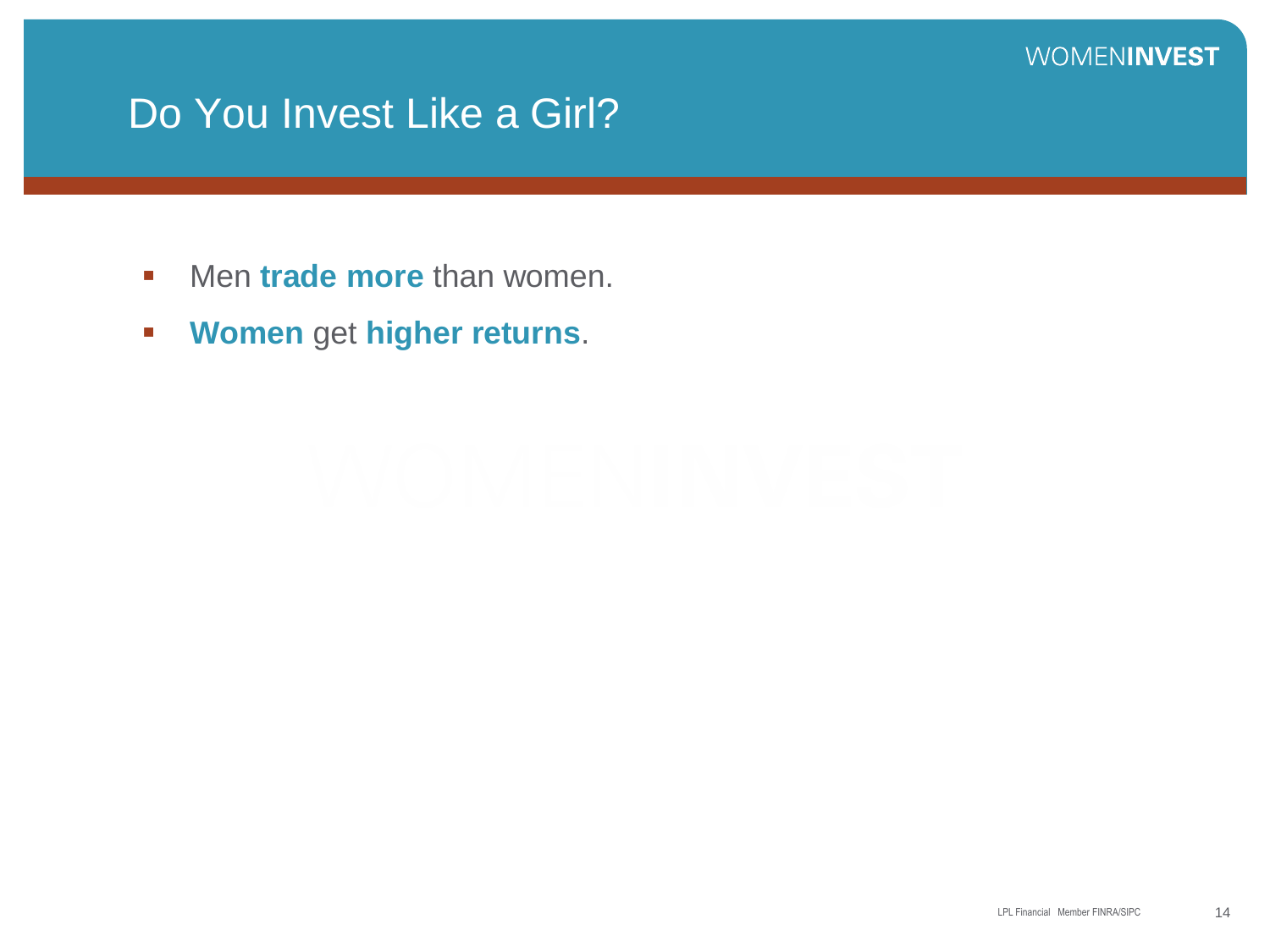### Girl Characteristics

- **Thinking long term**
- **Slower to buy and sell**
- **.** Willing to spend more time and effort researching
- **Nore steady during down markets**
- **Optimistic while more risk-adverse**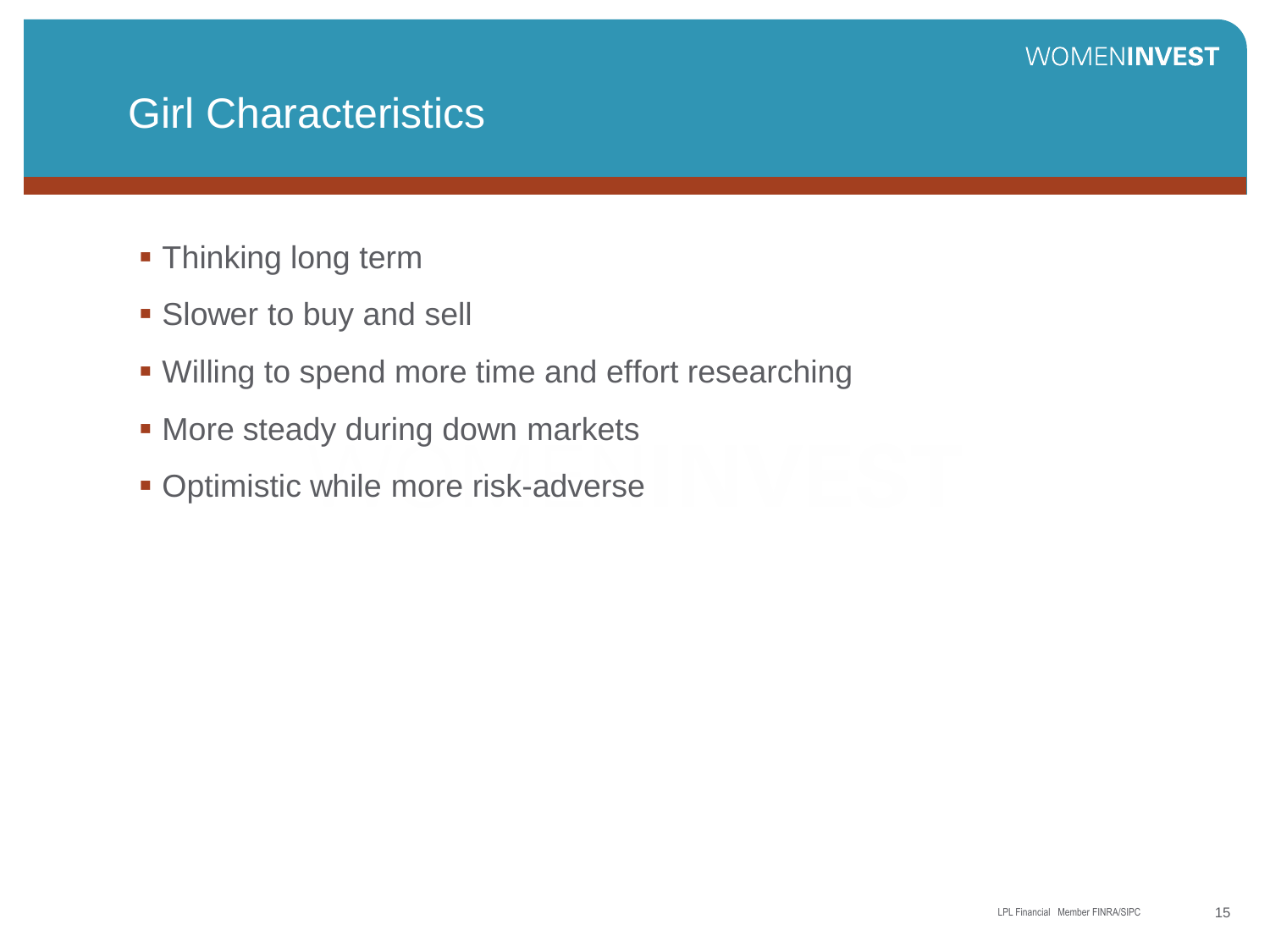### Personal Investment Style

- Confident, optimistic and proactive
- **Thorough researcher like to get all the facts and** weigh your options
- Share the power and responsibility with your partner
- Confused, worried and avoids decisions
- **Example 2** Likes being taken care of, not bothering with finances

*Source: Harris Interactive*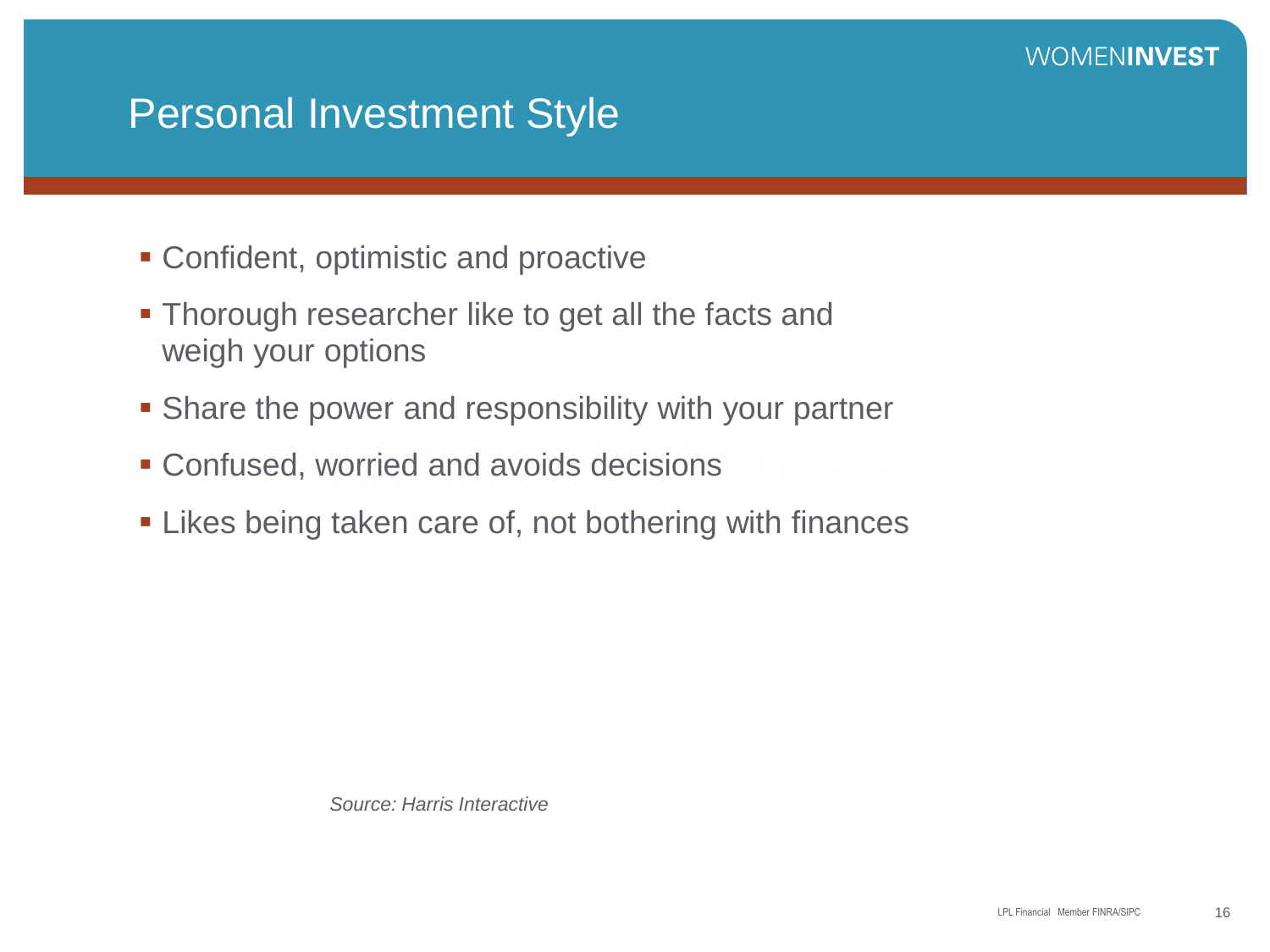## All good but…

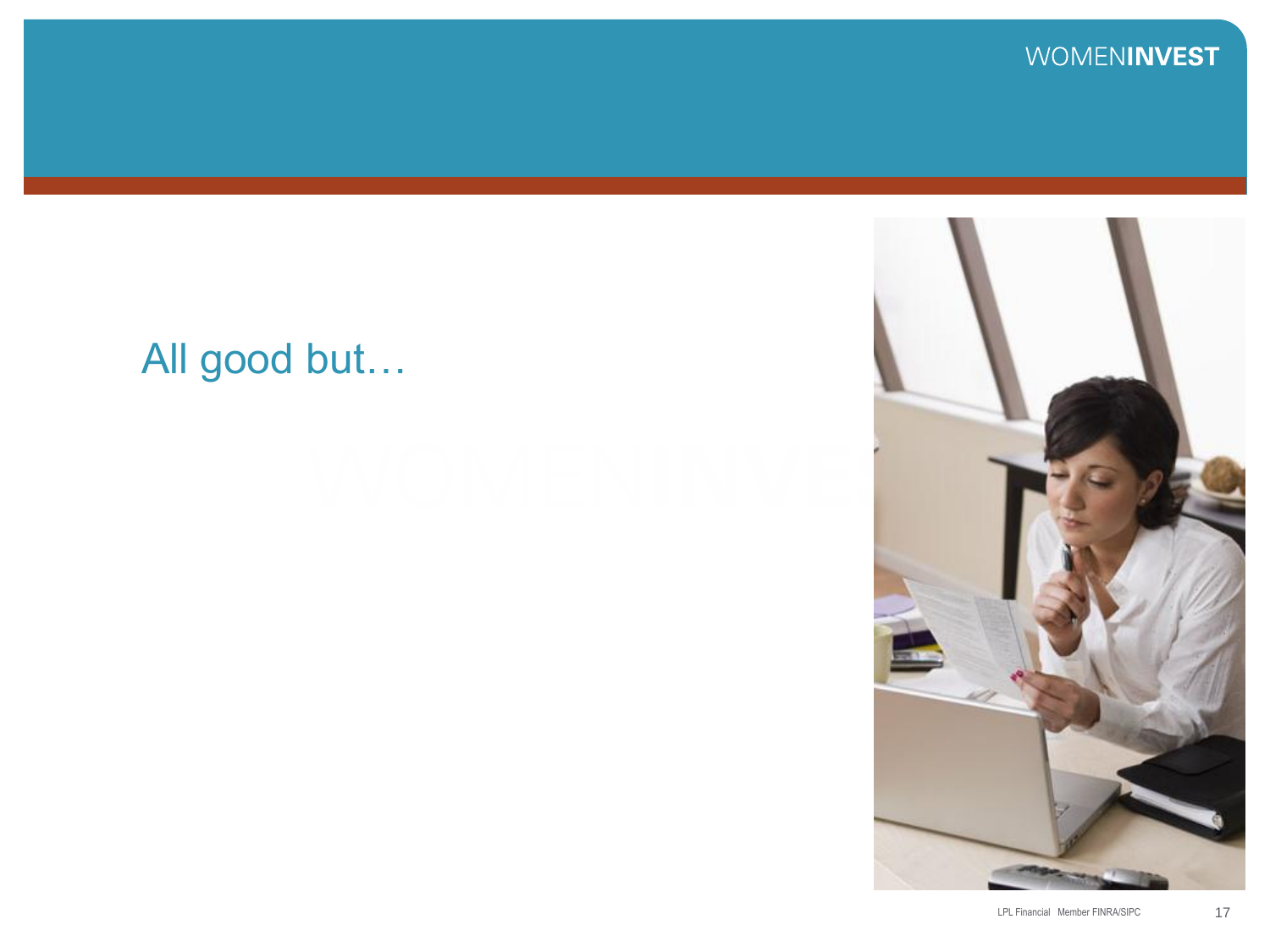### Investment Policy

- **Written plan**
- **Blueprint for your investment portfolio/401(k)**
- **Helps guide decision making**
- **Serves as a check list or measuring stick**
- **Promotes discipline especially when market** are turbulent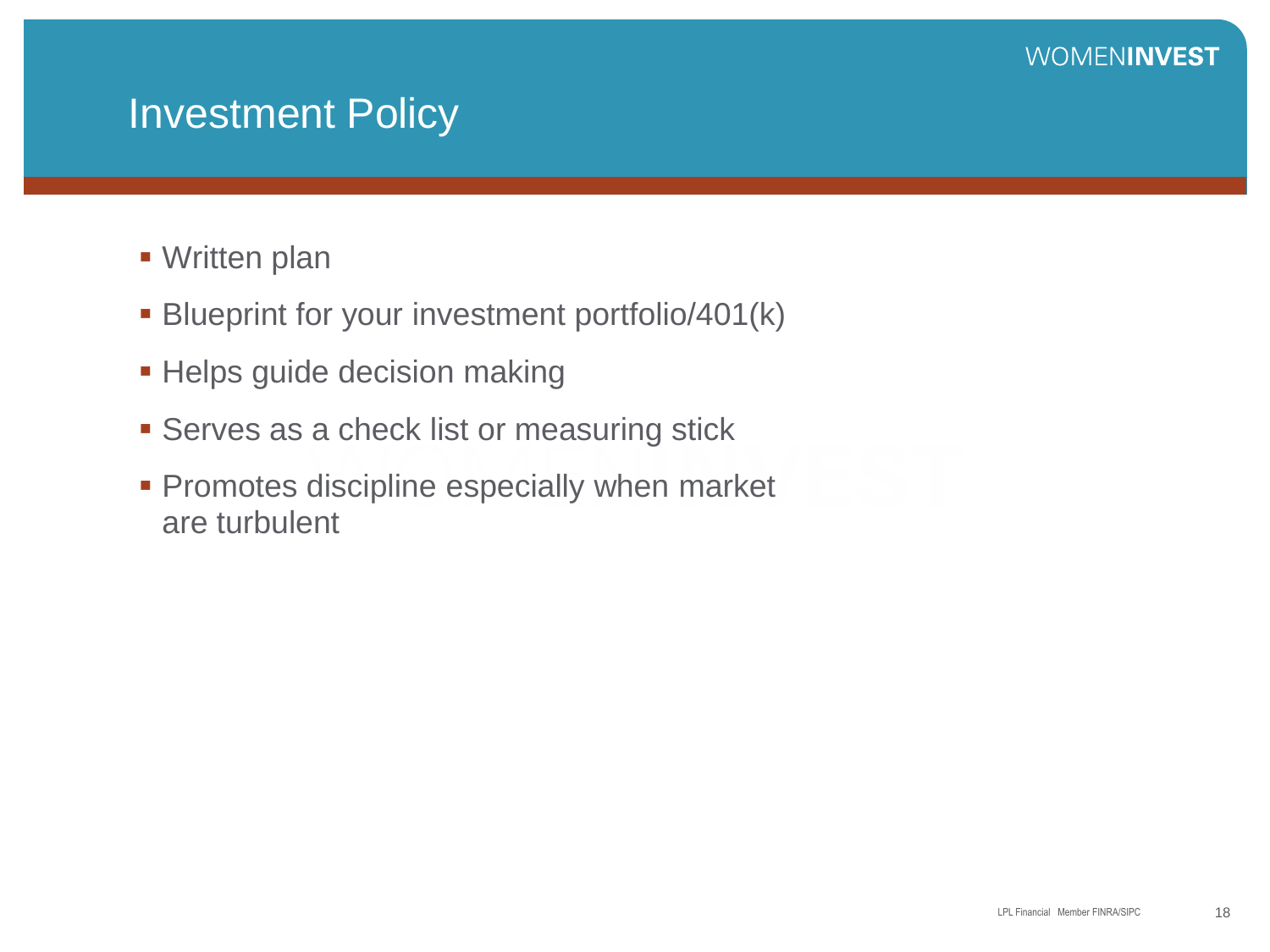### **Investment Policy**

### Part One: Objective

- **What is the purpose of this money?**
- **What are my timelines?**
- **What kind of returns do I expect?**
- **How will my tax bracket impact what I make** on this portfolio?
- What inflation rate assumption will I use for my long term projections?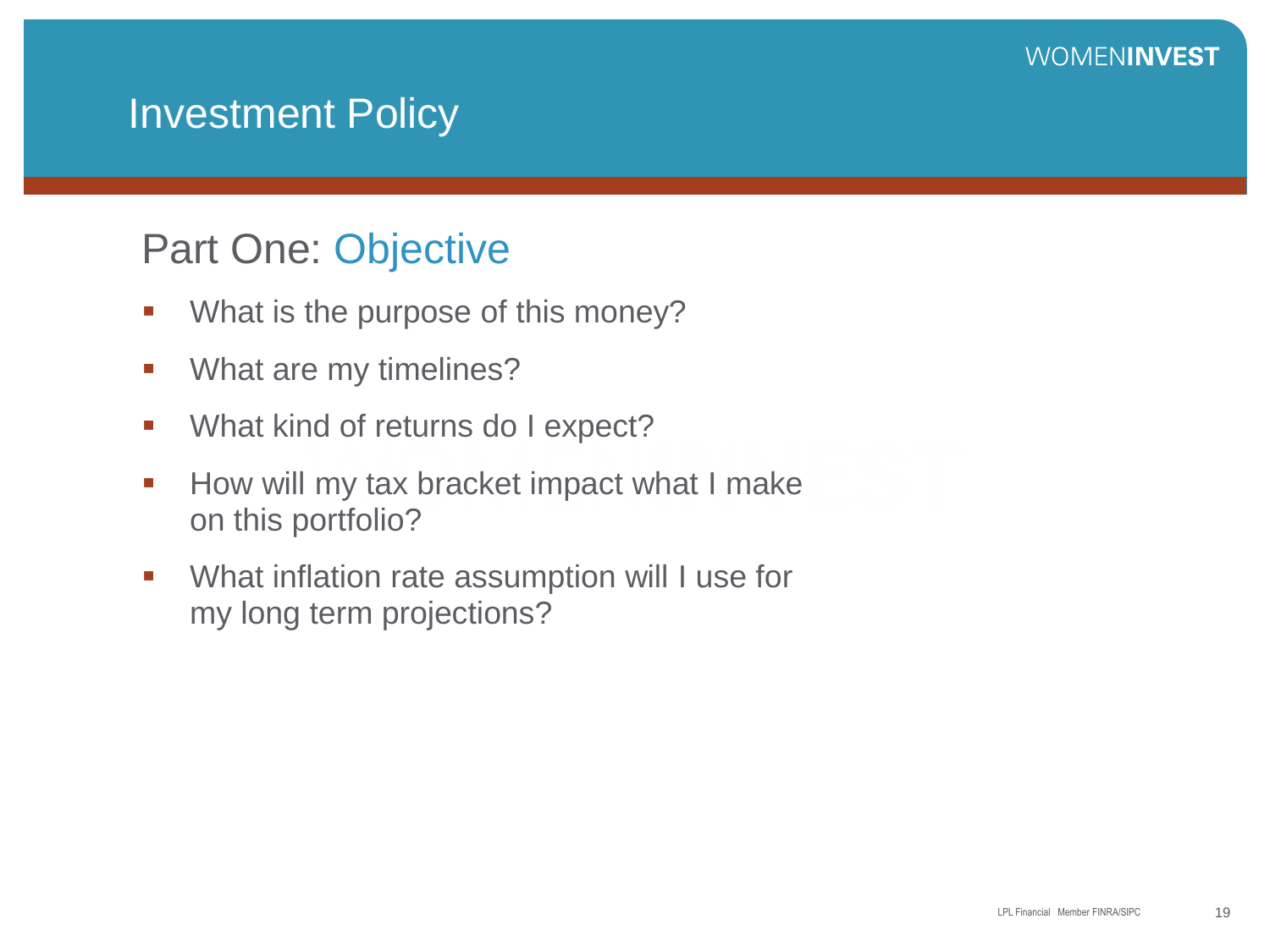### Investment Policy

### Part Two: Investment Philosophy

Do I fit into one of the classic investment styles?

### **Value • Fundamental • Growth • Technical Socially-Responsible • Contrarian**

- How do I feel about risk? The possibility of losing money in exchange for the potential to make money on my money?
- How do I feel about diversifying my investments?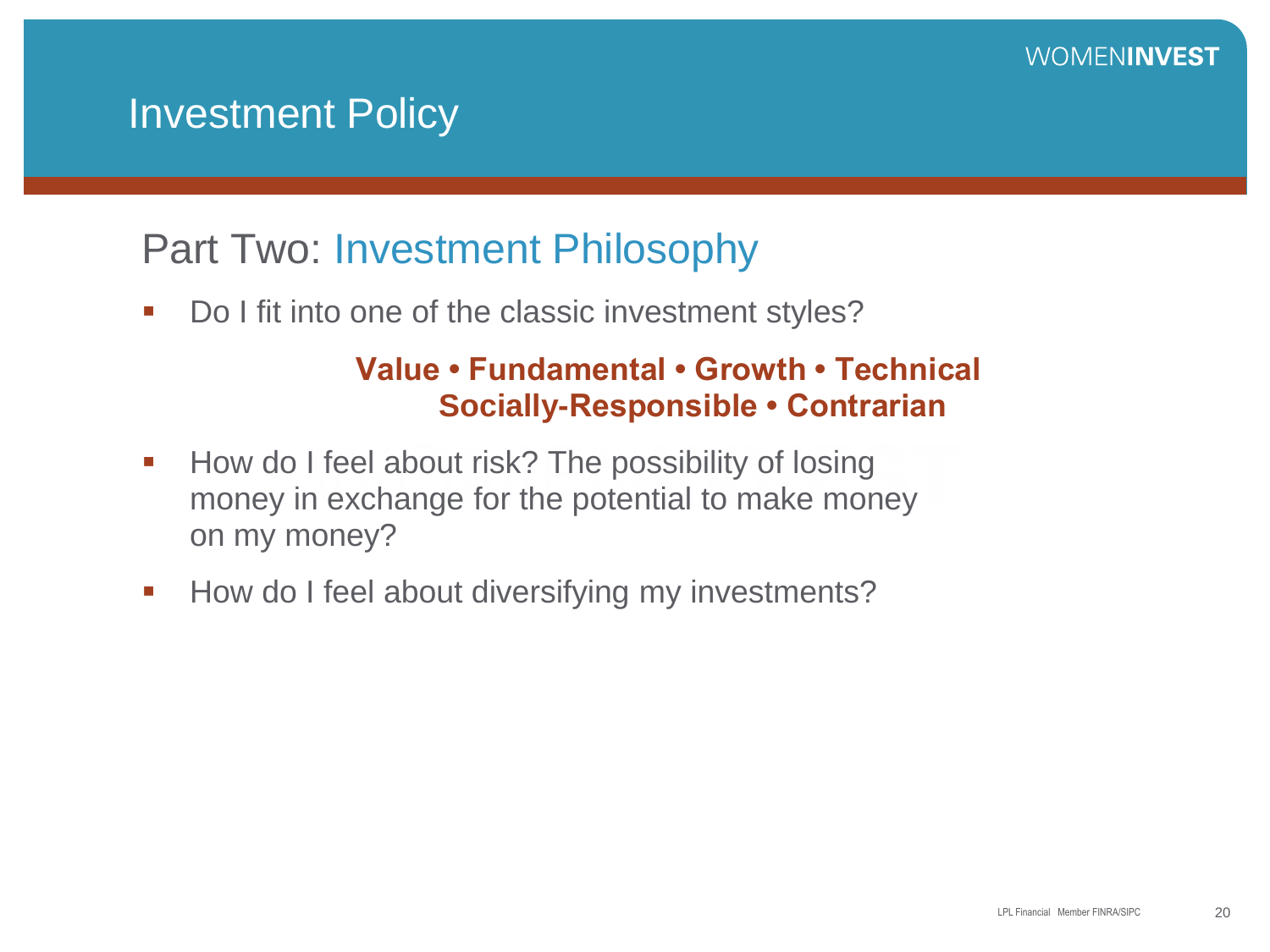### Investment Policy

### Part Three: Keeping Track

- **-** How will I monitor my investments?
- How often will I meet with my financial advisors and what will we discuss?
- How will I judge success of this portfolio?